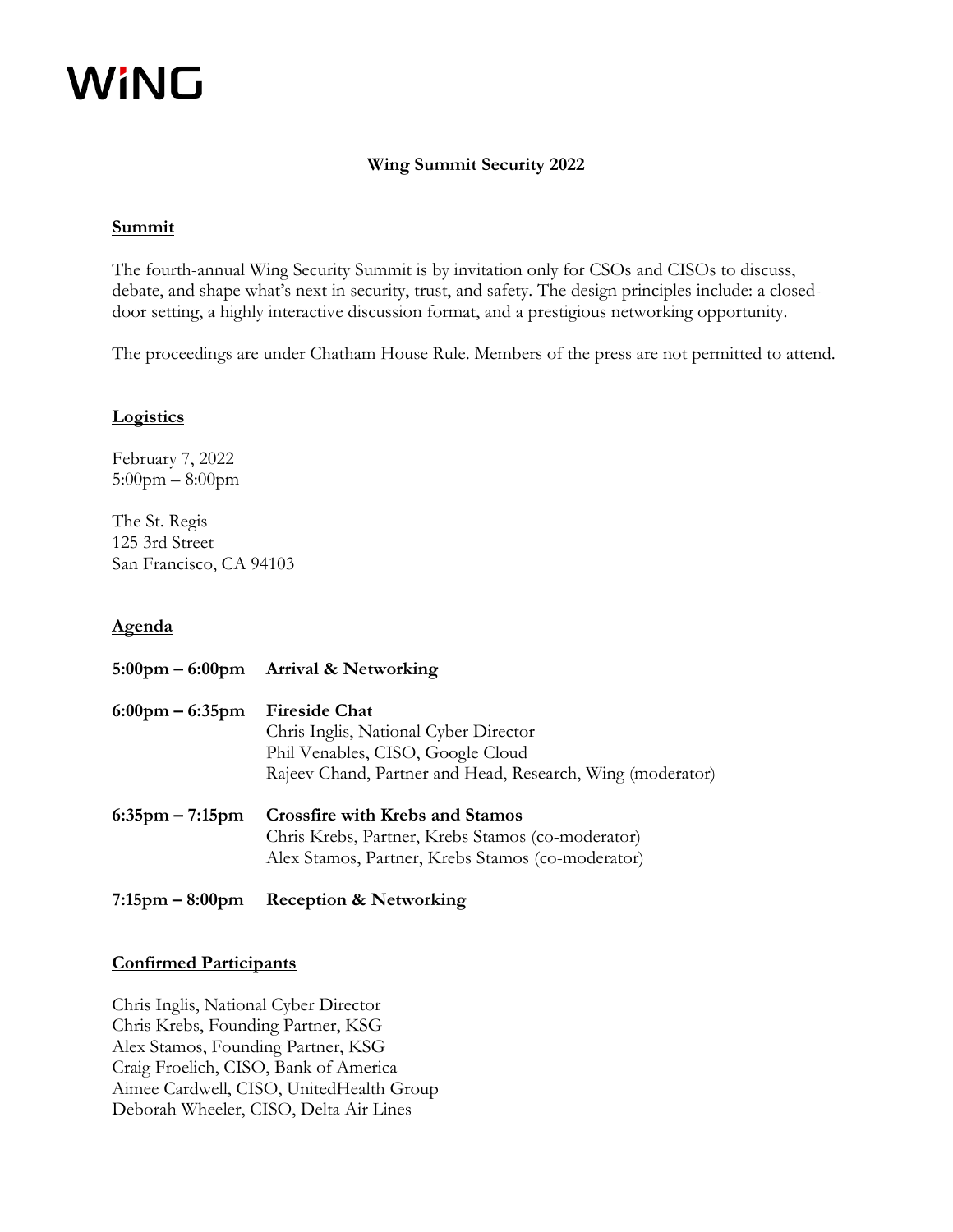Sunil Seshadri, CISO, Wells Fargo Andy Kirkland, CISO, Starbucks Dave Estlick, CISO, Chipotle Andy Caspersen, CISO, Gap Robert Joyce, Director, Cybersecurity, NSA Danny McPherson, Chief Security Officer, VERISIGN Christopher Porter, CISO, Fannie Mae Charles Tsai, CISO, Federal Reserve Bank of San Francisco Mike Kelley, CISO, The E.W. Scripps Company Nick Lovrien, CSO, Facebook David Jordan, CISO, IHG Michael Daly, CISO, Vertex Pharmaceuticals Chris Lugo, Global CISO, Blue Cross Blue Shield Tom Le, CISO, Mattel James Higgins, CISO, Square Bernie Cowens, CISO, TJX Chandra McMahon, CISO, CVS Health Noopur Davis, Chief Product and Information Security Officer, Comcast Phil Venables, CISO, Google Cloud Brad Arkin, Chief Security and Trust Officer, Cisco Matt Thomlinson, CISO, Electronic Arts Geoff Belknap, CISO, LinkedIn Chris DeRusha, Federal CISO, U.S. Caleb Sima, CSO, Robinhood Michael McNeil, Global CISO, McKesson Branden Newman, CISO, MGM Resorts Philip Martin, CISO, Coinbase Mike Hanley, CSO, GitHub Adam Fletcher, CISO, Blackstone Group Jerry Davis, CSO, PG&E Shaun Khalfan, CISO, Discover Financial Services Josh Davis, CISO, Toyota North America Deneen DeFiore, CISO, United Airlines James Beeson, CISO, Cigna Beate Zwijnenberg, Global CISO, ING Sameer Sait, CISO, Amazon Whole Foods Nicole Darden Ford, CISO, Rockwell Assaf Keren, CISO, PayPal Steve Pugh, CISO, New York Stock Exchange Gerhard Eschelbeck, CSO, Aurora Mike Johnson, CISO, Fastly Eddie Borrero, CISO, Blue Shield of California Sujeet Bambawale, CISO, 7-Eleven Tim Callahan, Global CISO, Aflac Juan Gomez-Sanchez, CSO, Whirlpool Aaron Hughes, CISO, Albertsons Companies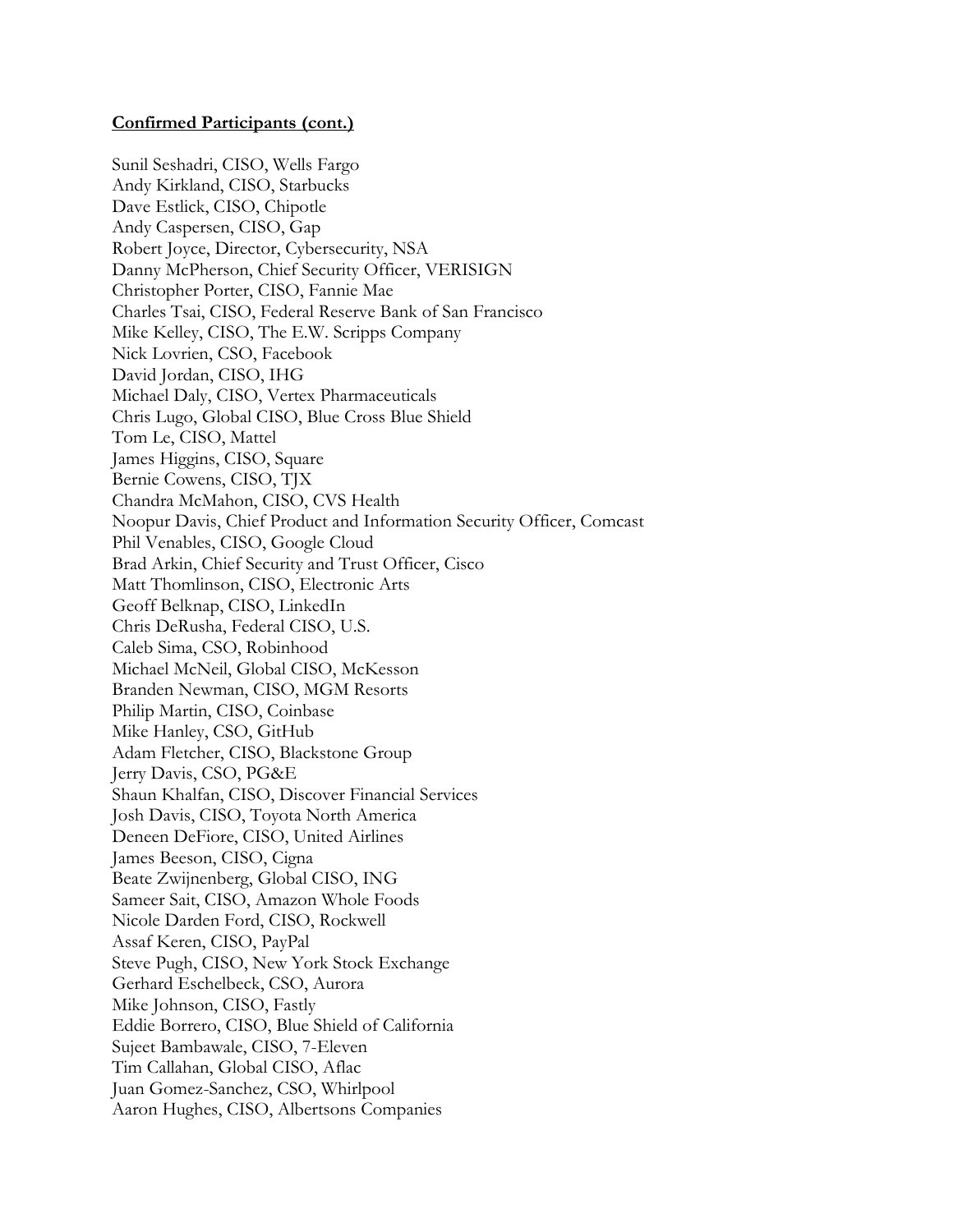Whit Diffie Ngozi Eze, CISO, Levi Strauss Ryan Knisley, CISO, Costco Wholesale Michael Palmer, CISO, Hearst Sean Embry, CISO, eBay Kevin Higgins, CISO, Kansas City Chiefs Meg Anderson, CISO, Principal Financial Group David Hahn, CISO, CDK Global Howard Whyte, CISO, Boeing Colin Anderson, CISO, Ceridian Vijay Bolina, CSO, Google DeepMind Tim Rohrbaugh, CISO, JetBlue Airways Mike Towers, CISO, Takeda Jose Hernandez, CISO, Corning Joanna Burkey, CISO, HP Matthew Myrick, CISO, Lawrence Livermore National Laboratory Patrick Ford, CISO, Americas, Schneider Electric Ruben Chacon, CISO, CDW Christian Wagner, CISO, Clarivate Analytics Ryan Boulais, CISO, AES Corporation Zaki Abbas, CISO, Brookfield Asset Management Harshal Mehta, CISO, Carlson Wagonlit Travel Rick Doten, CISO Carolina Complete Health, Centene Corporation Michael Cunningham, CISO, Graphic Packaging Holding Gonzalo Asensio, Global CISO, Bankinter Group Troy Wilkinson, CISO, Interpublic Michael Beck, Global CISO, Darktrace David Currie, CISO, Nubank Jason Witty, CSO, USAA Mary Ann Davidson, Chief Security Officer, Oracle Stacy Stika, CISO, John Muir Health Elwin Wong, CISO, Ross Stores Chris Peters, CSO, Entergy Vitaliy Panych, CISO, State of California Bret Arsenault, CISO, Microsoft Chris McFarland, CISO, Abercrombie & Fitch Bashar Abouseido, CISO, Charles Schwab Nick Shevelyov, CSO, Silicon Valley Bank Nils Puhlmann, Chief Trust and Security Officer, TripActions Sheldon Cuffie, Chief Information Security and Technology Operations Officer, American Family Insurance Ray Umerley, Chief Information Risk Officer, Pitney Bowes Judith Wunschik, Chief Cyber Security Officer, Siemens Energy Chuks Ojeme, Global CISO, Brenntag Ben Nelson, CISO, FICO Mark Leary, Global CISO, Regeneron Pharmaceuticals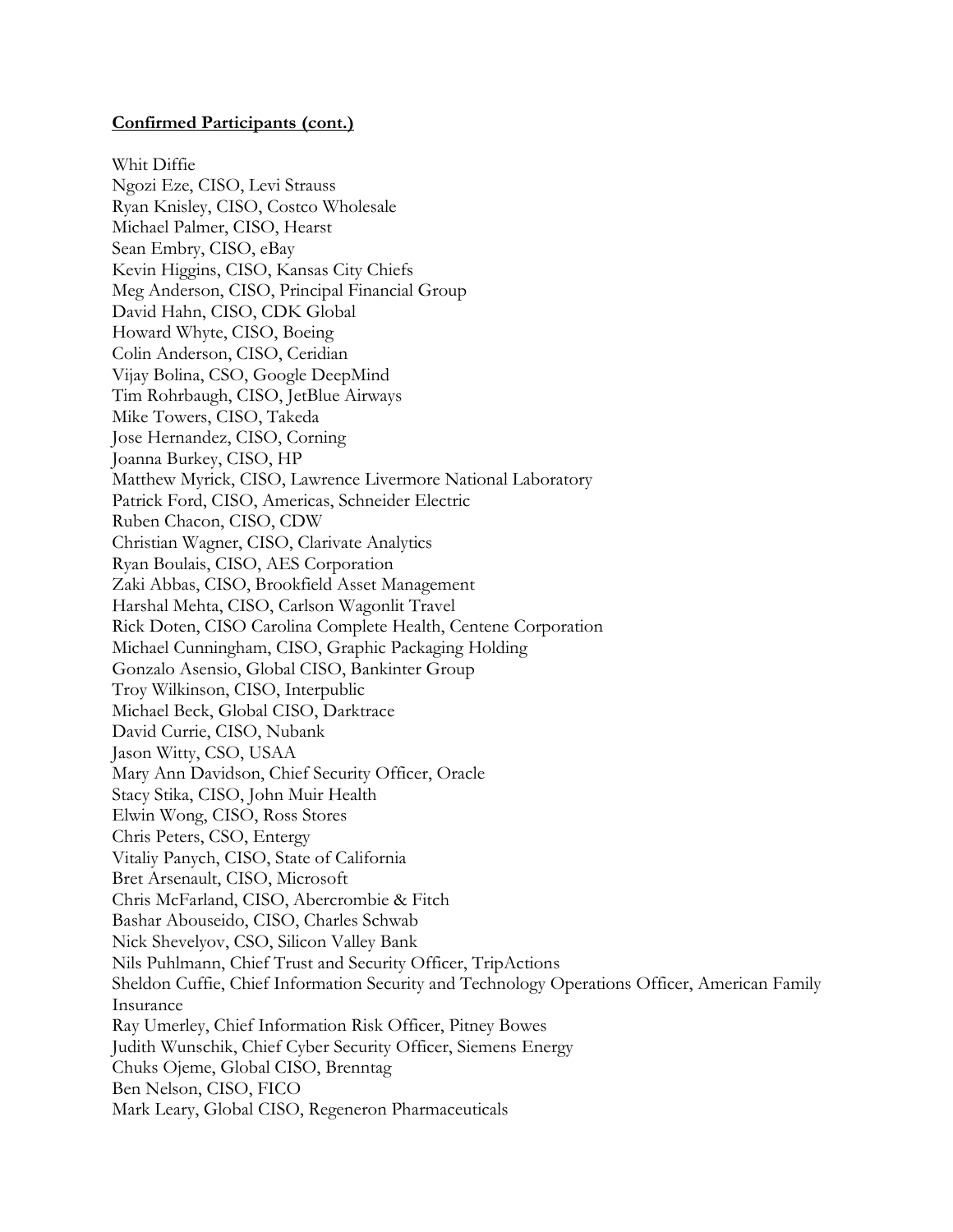Keith Gordon, CSO, CIBC Canada Geoff Brown, CISO, City of New York Brandon Greenwood, CISO, Overstock.com Gleb Reznick, CISO, Synchrony Judy Hatchett, CISO, Surescript Tim Marsden, CISO, Stifel David Nagel, CISO, Genuine Parts Vanessa Pegueros, Chief Trust and Security Officer, OneLogin Tom Baltis, CISO, Delta Dental Jeff Trudeau, CISO, Chime Nancy Rainosek, CISO, State of Texas Ramin Safai, CISO and CTO, Jefferies Financial Group Jason Dewez, CISO, Fiserv Vaughn Hazen, CISO, CN Olivia Rose, CISO and VP, IT and Security, Amplitude Christopher Neal, CISO, Ramsay Health Care Hemanta Swain, CISO, II-VI Incorporated Pavi Ramamurthy, CISO, Upstart Saul Padron, CISO, Telefonica Mexico Timothy Kropp, Global CISO, SS&C Technologoes Josh DeFigueiredo, CSO and CISO, Workday Tim Brown, CISO, SolarWinds Paul Haywood, Group CISO, BUPA Bryan Payne, CISO, BetterUp Selim Aissi, CISO, Blackhawk Network Ken Ricketts, CISO, Coupa Software Lamont Orange, CISO, Netskope Michael Johnson, CISO, Meta Financial Technologies Art Chaisiriwatanasai, CISO, Paylocity Jennifer Watson, CISO, Celanese Brian Fricke, CISO, CNB of Florida Keith Bowie, CISO, SessionGuard Niall Browne, CISO, Palo Alto Networks Juan Morales, CISO, Global Information Security, Realogy Joseph Tso, CISO, USA, Scotiabank Ben Murphy, Former CISO, US, Aflac Moriah Hara, Former CISO, BMO Financial Group Gary Johnson, CISO, State of Oregon Paul Shaw, Global CISO, Dentsu Aegis Network Bill Wilson, CTO, Stanford Children's Health Brad Jones, VP, Information Security, Seagate Technology Don Freese, Global CISO, Digital Realty JR Williamson, CISO, Leidos Richard Rushing, CISO, Motorola Mobility Emilio Escobar, CISO, Datadog Roger Hale, CSO, BigID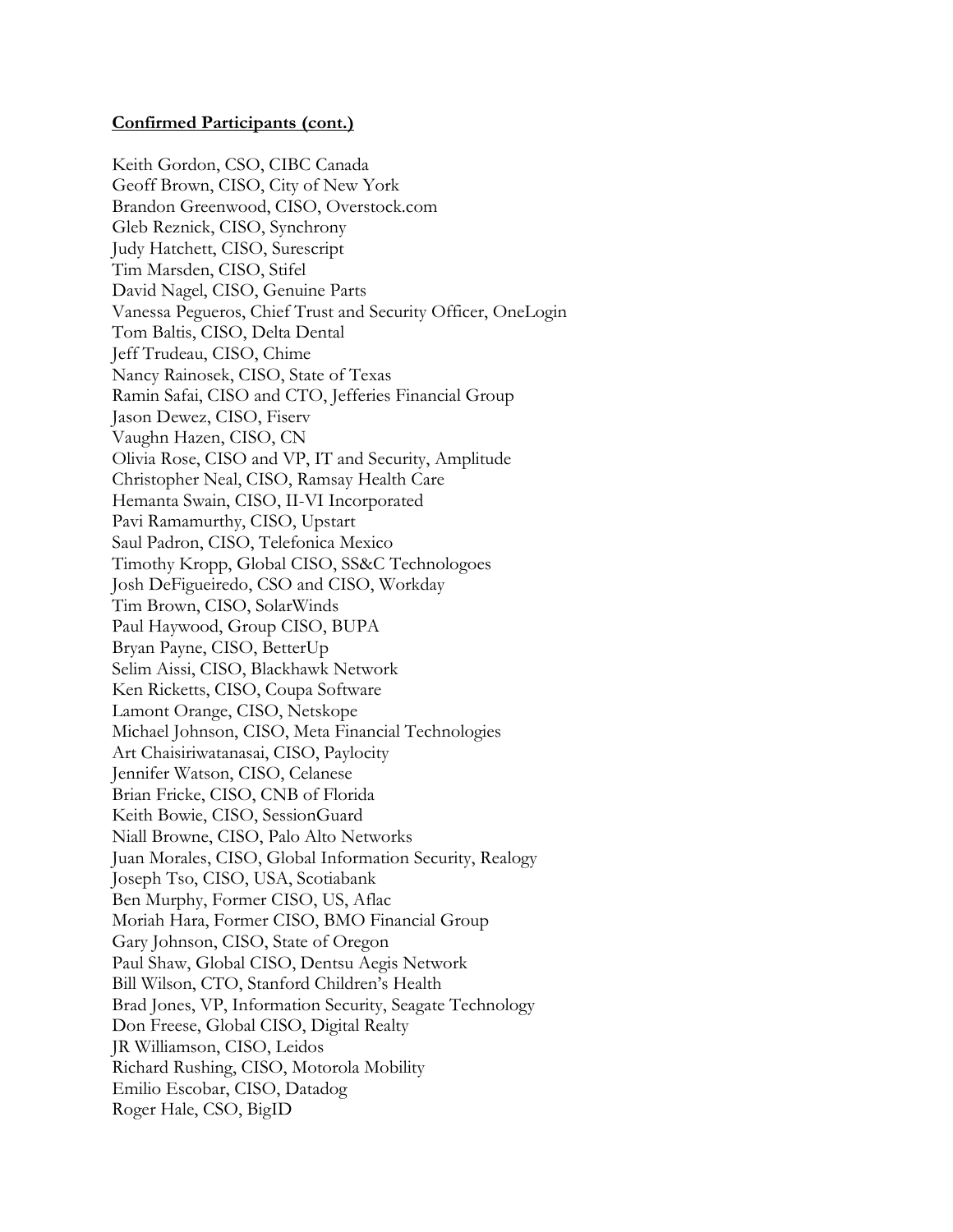Chris Hatter, CISO, Nielsen Ariel Litvin, CISO, First Quality Enterprises Gerald Beuchelt, CISO, Sprinklr Wolfgang Loew, CISO, EVN Renee Guttmann-Stark, Former CISO, Campbell Soup Company Rob Maclay, CISO, Stanford Children's Health Donna Hart, CISO, Ally Financial Floyd Fernandes, CSO, Credit Karma Bob Lord, Former CSO, Democratic National Committee Jim Brady, CISO, Fairview Health Services George McBride, Global CISO, Marsh & McLennan Michelle Valdez, CISO, OneMain Financial Krishna Marella, CISO, Xerox Paul Suarez, CISO, Casey's General Stores Bobby Singh, CTO and CISO, TMX Group Sasi Karaiyan, CIO and CISO, Alameda Alliance for Health Soto Spinos, CISO, DoubleVerify Jason Lish, CSO, Lumen Technologies Pamela Fusco, CISO, Splunk Gavin Reid, CSO, Recorded Future Zheng Bu, CSO and CTO, International Business Group, Didi Chuxing Taher Elgamal, CTO, Security, Salesforce Beth-Anne Bygum, Chief Security and Compliance Officer, Acxiom Kevin Brown, CISO, SAIC Bobby Ford, Global CSO, Hewlett Packard Enterprise Mahmood Khan, Global CISO, CNAS Endre Jarraux Walls, CISO, Customers Bank Alvaro Garrido, Group CSO and CISO, BBVA Adrian Ludwig, Chief Trust Officer, Atlassian Matthew Ireland, CISO, NTT Research Ben de Bont, CISO, ServiceNow Heather Hinton, CISO, RingCentral Gail Coury, CISO, F5 Adam Keown, Global CISO, Eastman Chemical Devon Bryan, CISO, Carnival Corporation Mike Tiddy, CISO, BNSF Railway Sounil Yu, CISO, JupiterOne Bo Berlas, CISO, U.S. GSA Patrick Phelan, CISO, UCSF and UC Davis Health Paul Beckman, CISO, ManTech Yaron Levi, CISO, Dolby Laboratories Chuck Kesler, CISO, Pendo.io Chris Bates, CISO, SentinelOne Rohit Tandon, CISO, State of Minnesota Sherron Burgess, CISO, BCD Travel Ben Calvert, CISO, Proofpoint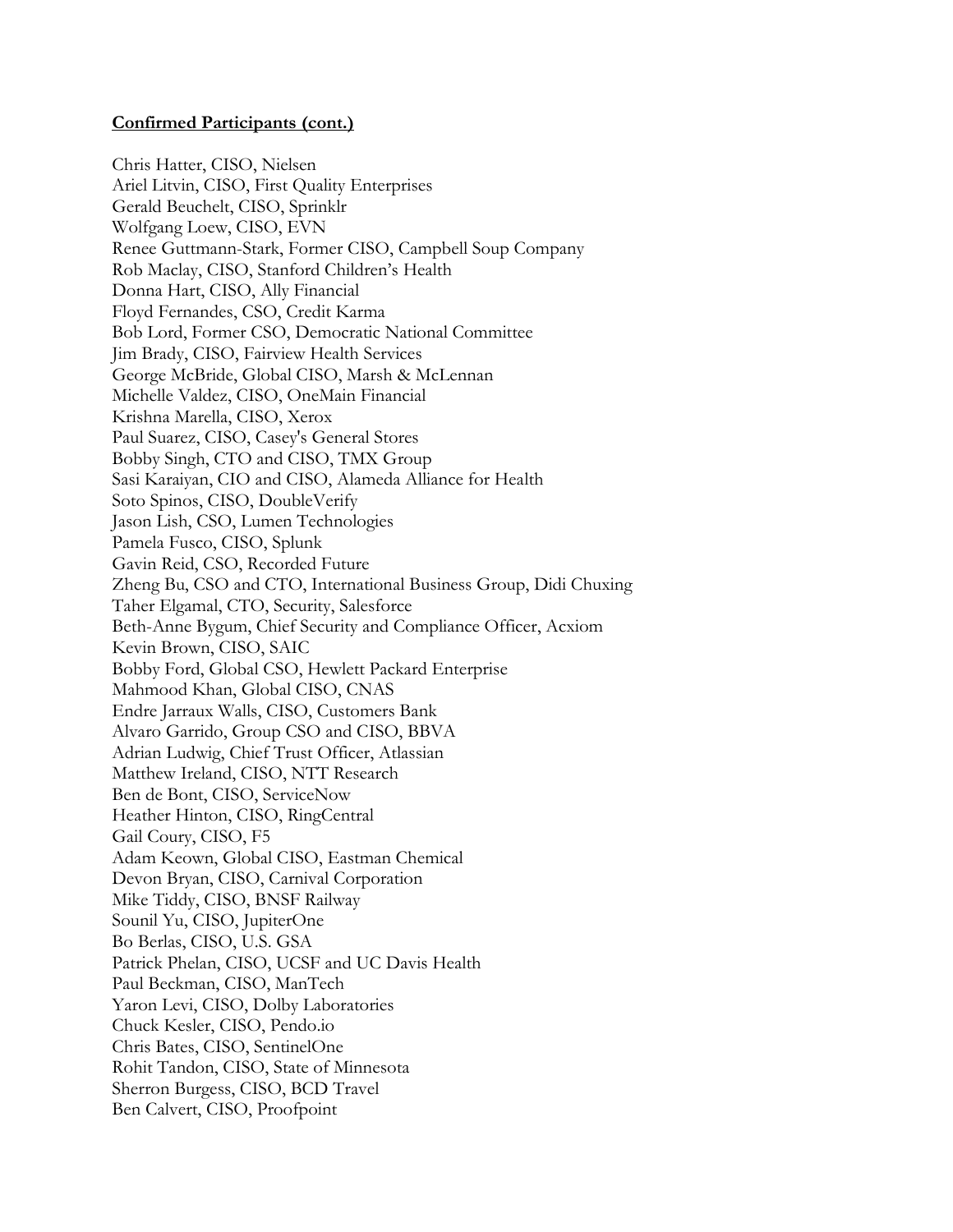Mark Morrison, CSO, Options Clearing Corporation James Christiansen, CSO and CISO, Netskope Brian Spanswick, CISO, Cohesity Carraig Stanwyck, CISO, Avnet Fritz Wetschnig, CISO, Flextronics Teza Mukkavilli, CISO, ChargePoint Winston Chir, CISO, Eventbrite Bala Sathiamurthy, CISO and VP, Engineering, NerdWallet Jonathan Jaffe, CISO, Lemonade Jim Nelms, CISO, North American Dental Group Peter Gerdenitsch, Group CISO, Raiffeisen Bank International Arve Kjoelen, CISO, McAfee Yonesy Nunez, CISO, Jack Henry Karl Mattson, CISO, Noname Security Andrew Cunje, CISO, Appian Chris Jacquet, CISO, Hitachi Vantara Joe Sullivan, CSO, Cloudflare Michael Montoya, CISO, Equinix John McClurg, CISO, BlackBerry Mike Wilson, CSO, Molina Healthcare Brian Lozada, CISO, Dataminr Kevin Paige, CISO, Flexport Anthony Belfiore, CSO, Aon Upendra Mardikar, CSO, Snap Finance Cory Scott, CISO, Confluent Iftach Ian Amit, CSO, Cimpress Wesley Mullins, CIO and CISO, deepwatch Talha Tariq, CSO, HashiCorp Arkadiy Goykhberg, CISO, DGMT Lena Smart, CISO, MongoDB Mark Schertler, CISO, TIBCO Software David Cross, CISO, SaaS Cloud Security, Oracle Pat Wilson, CIO and CISO, Health Services, Contra Costa County Charles Carmakal, CTO, Mandiant Moudy Elbayadi, CTO, Shutterfly Ken Haertling, SVP, Global Cybersecurity, Las Vegas Sands Paul Townley, VP, Global Information Security, Owens Corning David Tsao, VP, Security Engineering, Marqeta Kevin Tierney, VP, Global Cybersecurity, General Motors Mario Duarte, VP, Security, Snowflake Computing David Cass, VP, Cyber, Federal Reserve Bank of New York Sara Lazarus, VP, Trust and Security, Stavvy Christopher Hymes, VP, Information Security, Data Privacy, and Enterprise IT, Riot Games Ed Cabrera, Chief Cybersecurity Officer, Trend Micro Joseph Carson, Chief Security Scientist, Delinea Malcolm Harkins, Chief Security and Trust Officer, Epiphany Systems